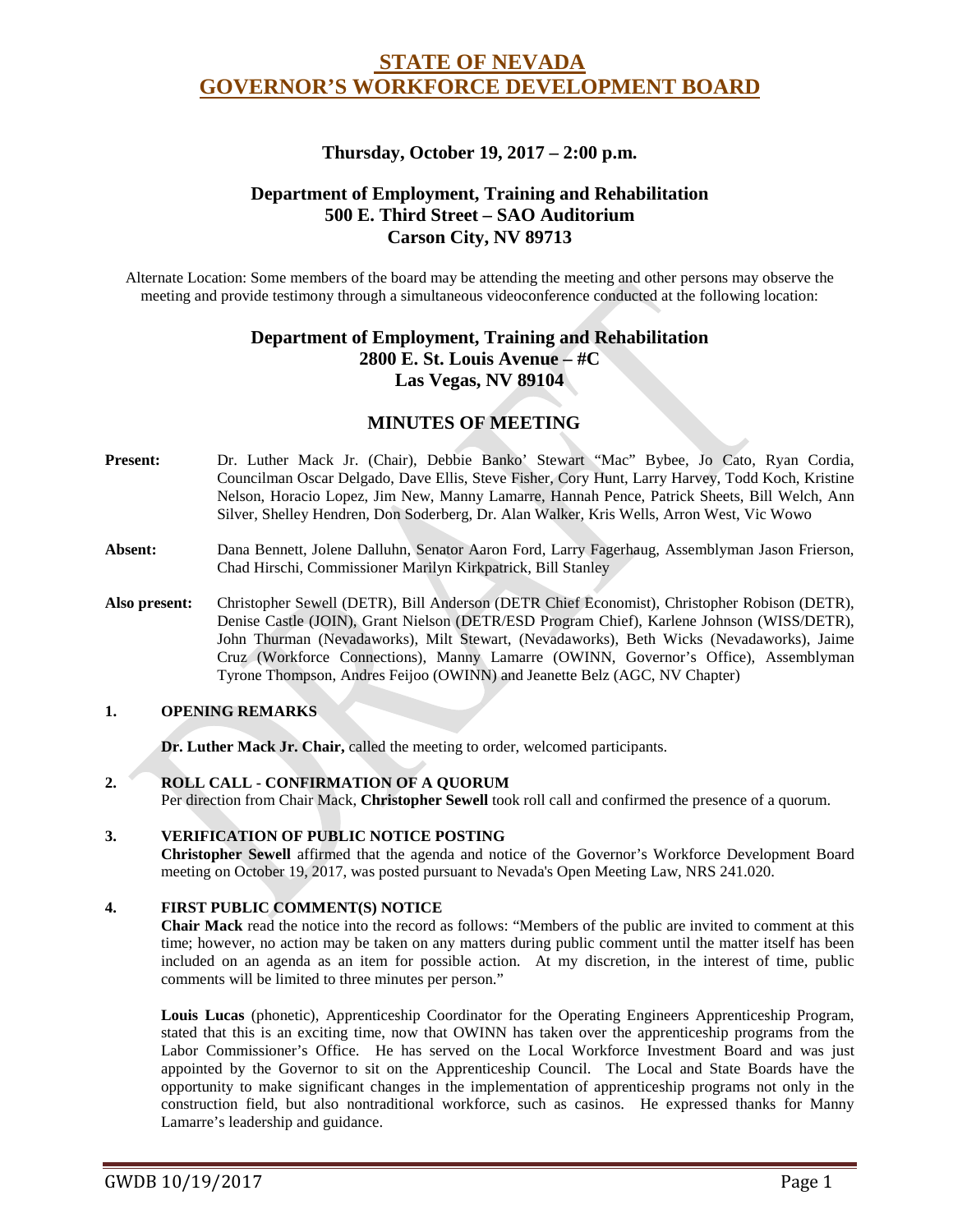#### **5. \*APPROVAL OF MINUTES**

**Chair Mack** called for a motion to approve the August 29, 2017 draft minutes of the Board.

#### **It was moved by Aaron West and seconded by Ryan Cordia approve the August 29, 2017 draft minutes as presented. Shelley Hendren Abstained. Motion carried.**

#### **6. \*POSSIBLE ACTION – NEVADA STATE COMPLIANCE POLICY (SCP) WIOA**

**Grant Nielson, ESD Program Chief** provided an overview of state compliance policies approved by the GWDB Executive Committee at its September 20, 2017, meeting. SCP 1.22, 5.4, 5.7, and 5.8 were passed without change at the Executive Committee.

## **(A) SCP – 1.22**

**Mr. Nielson** stated that Policy SCP 1.22 sets forth the policies that oversee the responsibilities for funding the infrastructure and additional cost involved in the one-stop career center system. Two suggestions were made by Workforce Connections one which was incorporated. The other involved the timing of the first agreement. The due date for completion of the MOU was negotiated to occur by November of this year.

#### **Chair Mack** called for a motion.

### **It was moved by Horacio Lopez, and seconded by Debbie Banko to Ratify State Compliance Policy 1.22 Motion carried.**

#### **(B) SCP 5.4**

**Mr. Nielson** stated that Policy 5.4 is in regards to the record retention policy. Several suggestions were made by local boards. All were incorporated, except for the actual number of years. NRS requires a five-year retention period. This policy incorporates the stricter five-year retention to be consistent with the programs throughout the state.

#### **Chair Mack** called for a motion.

### **It was moved by Don Soderberg and seconded by Horacio Lopez, to Ratify State Compliance Policy 5.4. Motion carried.**

#### **(C) SCP 5.7**

**Mr. Nielson** stated that Policy 5.7 communicates the roles, oversight, monitoring and technical assistance within the workforce system in Nevada. Workforce Connections had made a couple of comments; one change was made as directed. Once the policy is approved and posted to a live website, the link will be available. The policy discusses oversight requirements coming directly from federal guidance.

**Chair Mack** called for a motion.

#### **It was moved by Don Soderberg and seconded by Debbie Banko to Ratify State Compliance Policy 5.7. Motion carried.**

#### **(D) SCP 5.8**

**Mr. Nielson** stated that Policy 5.8 describes the use of Governor's reserve funding for use in special (pilot) projects within the state. This policy officially belongs to OWINN. There were several edits from OWINN on its creation.

**Mr. Lamarre** referred to policy and procedure, Allowable Statewide Employment and Training Activities. There are two sentences highlighted in bold. Where it currently says, "Governor's Workforce Development Board," it should say, "Credentials published by OWINN Governor's Office of Workforce Innovation." **Mr. Nielson** stated this could be updated through a State Compliance Policy 5.9 edit.